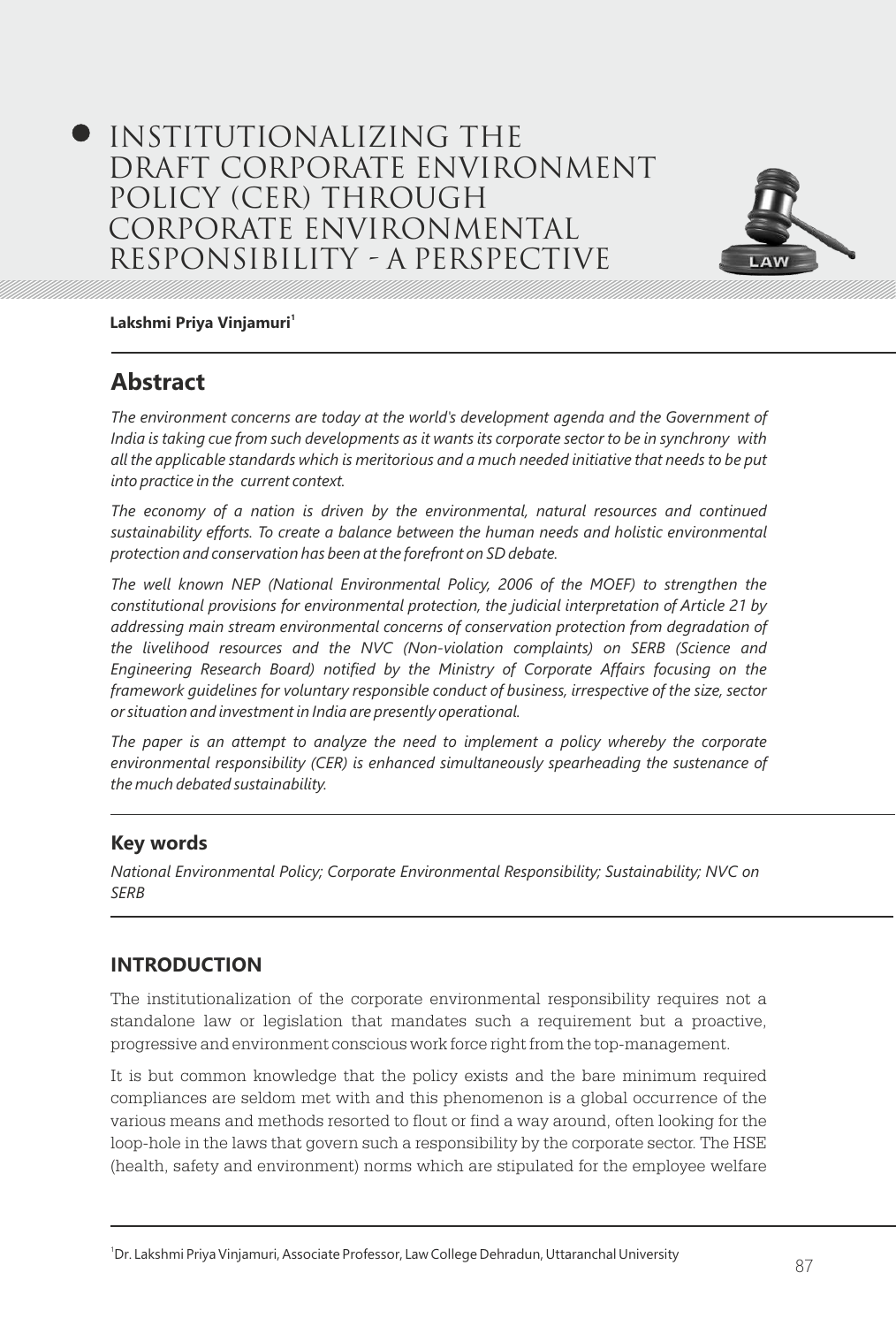and wellbeing are not a charity service by the employer but a fundamental right of the employee imbibed in one's basic right to life.

The corporate environmental responsibility<sup>2</sup> (CER) is the way ahead and a big learning curve for most of us in the current era of the global pandemic which is somewhere and somehow related to the environmental negligence by the corporate sector, in handling of the microorganism which led to a wide-spread chaos claiming more lives globally than imagined.

The author shall not deviate into the probability of the occurrence of the same owing to the backlash of a certain specific sector, perhaps the pharmaceutical industry as debated upon nor delve into the permutations and combinations of the world econometrics and the conflict of interest between the warring or yet to be warring global super powers.

#### **Corporate Environmental Responsibility CER**

The institutionalization of a policy on the environmental responsibility to be taken up by the corporate in all the sectors irrespective of the size and return of the industry is quintessential in prioritizing life at the grass-root and environment at large.

The present crisis (pandemic) of 2020 and the global lockdown is an eye opener on global environmental cleaning. Human life has been at stake and danger at the hands of a virus for which a vaccine is in the making. However, the eye opener is that the anthropocentrism of the human race was forced to open its eyes once again to the need and importance of eco-centrism where in we witnessed within two months the largest Ozone hole being healed, completely closed.<sup>3</sup>

We as world citizens have been globally spending on environmental protection right from the Earth Summit, hosting a myriad of conventions, signing multitude of protocols and yet without cleaning and cleansing our surrounding which went into an auto-repair mode with minimalistic human interference.

What we lost in two months economically perhaps we gained environmentally with the complete cleaning of the ecosystem which almost became an automated process. The Economic Data analysis on this aspect would be a study in itself. On a lighter vein, may be owing to this proven fact it may strongly be suggested that there shall be an annual Global lockdown for two months for a sustainable healthy planet. The idealism may however be extended through the Corporate Environmental responsibility as a policy.

The policy on Corporate Environmental Responsibility (CER) is proposed to streamline the process and enhance, envisage and enrich the postulates of the existent policies pertaining to the safeguard and enrichment of the environment so as to strengthen environmental actions and access & identify, monitor & assess, document and analyze the impact of various business activities spread across a myriad of sectors inclusive of

<sup>2</sup> Shihong Zeng, Yujia Qin and Guowang Zeng , Impact of Corporate Environmental Responsibility on Investment Efficiency: The Moderating Roles of the Institutional Environment and Consumer Environmental Awareness, MDPI, Sustainability 2019, 11, 4512; doi:10.3390/su11174512 www.mdpi.com /journal /sustainability;21 August 2019

<sup>&</sup>lt;sup>3</sup>https://atmosphere.copernicus.eu/copernicus-tracking-record-breaking-arctic-ozone-hole. Last visited on 8-9-2020 88 8-9-2020 and the set of the set of the set of the set of the set of the set of the set of the set of the set of the set of the set of the set of the set of the set of the set of the set of the set of the set of the set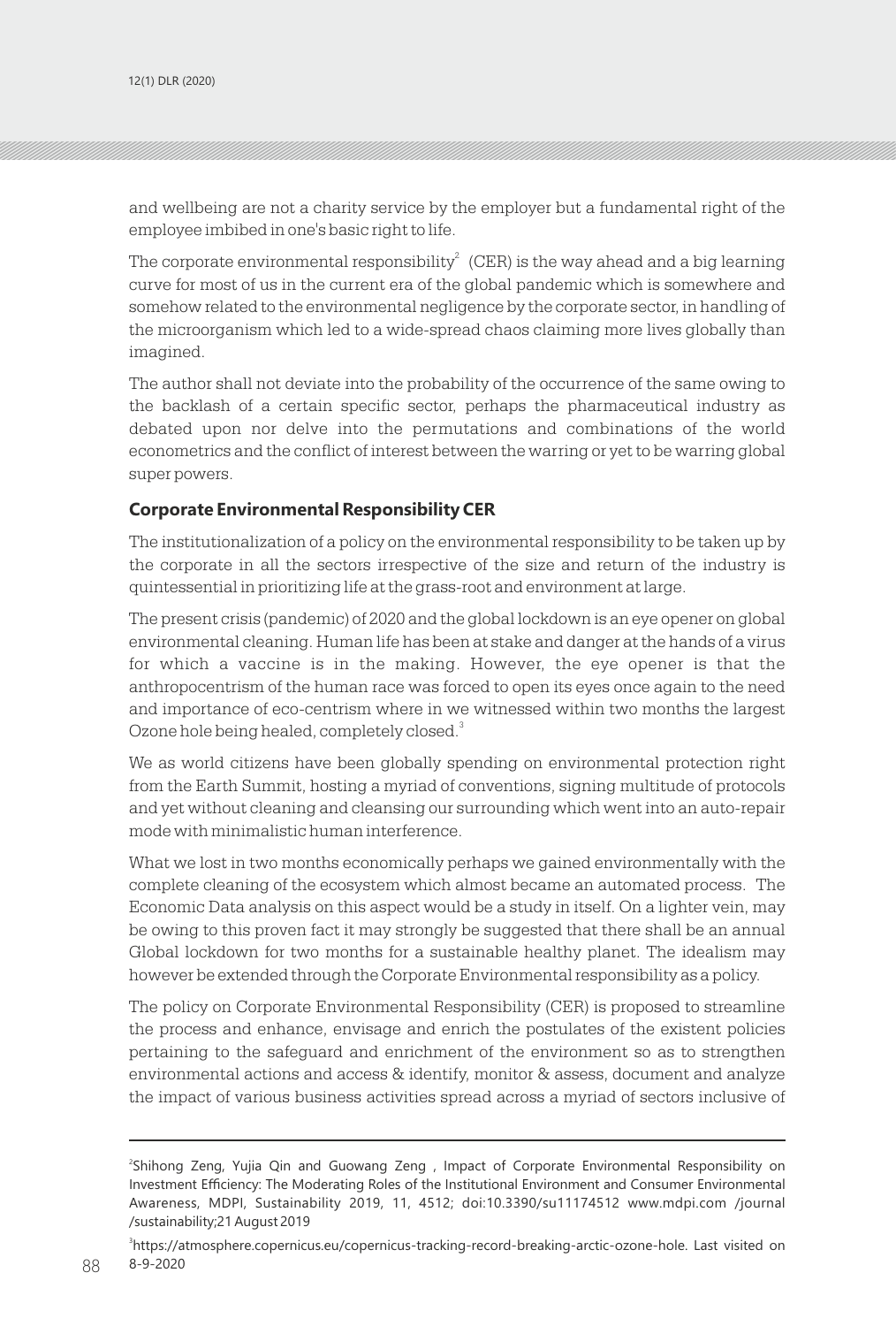

the various operational functionalities in manufacturing, logistics and supply chain, education and medicine in the international domain in general and the country in specific.

The proposed Corporate Environmental Responsibility (CER) policy quideline<sup>4</sup>, focusing on the 3 S i.e. size, scale and scope of the organization, gives room for fine manipulations as it does not impose or mandate but suggests integration and promotion of self regulation of the legal aspects of environmental regulations, compliances and laws with a commitment for allocation of funds and personal for its implementation, aligning the organizations promotion as being environmental complaint to enable perhaps the ease of acquisition of global certification such as ISO 14001 and OHSAS 18001.

The environment ministry in India has firmed up guidelines that will require every corporate seeking green clearance to set aside up to 2% of its capital investment for Corporate Environment Responsibility (CER).<sup>5</sup>

In 2018, the guidelines made it mandatory for companies to set aside funds for CER over and above what is required for executing the environment management plan in a project affected area. 6

While Brownfield (expansion) projects would be required to earmark 0.125% to 1% of additional capital investment for CER purposes, the slab for green-field projects ranges from 0.25% to 2% of the capital investment. The exact quantum, officials said, will be decided for every project by the Expert Appraisal Committee when it comes up for green clearance.

Much debated and deliberated upon by the members of the corporate affairs and commerce, the corporatization or rather institutionalisation of the environmental responsibility has a direct and tremendous impact on the environment impact assessment procedures which need to be robust and mandated failing which there cannot be an efficient and effective enforceability of the policy pertaining to the environmental responsibility thrust on the corporate sector irrespective of the industrial functionality.

Environment is a global concern and the norms for safe, secure and sustainable environment ought to be treated with the fundamental right to life as decided in many an Apex Court judgment<sup>7</sup> and should not be based on the 3S philosophy. The defined targets for reduced emission, discharges and treatment of generated wastes should be regularly monitored for efficiency and performance.

In *Subhash Kumar vs. State. of Bihar (1991) 1 SCC 598* the Supreme Court held that right to life is a fundamental right under Art. 21 of the Constitution and it include the right to

<sup>4</sup> http://environmentclearance.nic.in/writereaddata/public\_display/circulars/OIEBZXV J\_CER%20OM%200105 2018.pdf Last visited on 10-10-2020

<sup>5</sup> F.No. 22-65/2017-IA.III Government of India Ministry of Environment, Forest and Climate Change Impact Assessment Division

<sup>6</sup> https://economictimes.indiatimes.com/news/economy/policy/pay-2-of-capital-investment-for-greenclearance-environment-ministry-to-corporates/articleshow/ 64008830.cms?utm\_source =contentofinterest&utm\_medium=text&utm\_campaign=cppst. Last visited on 10-10-2020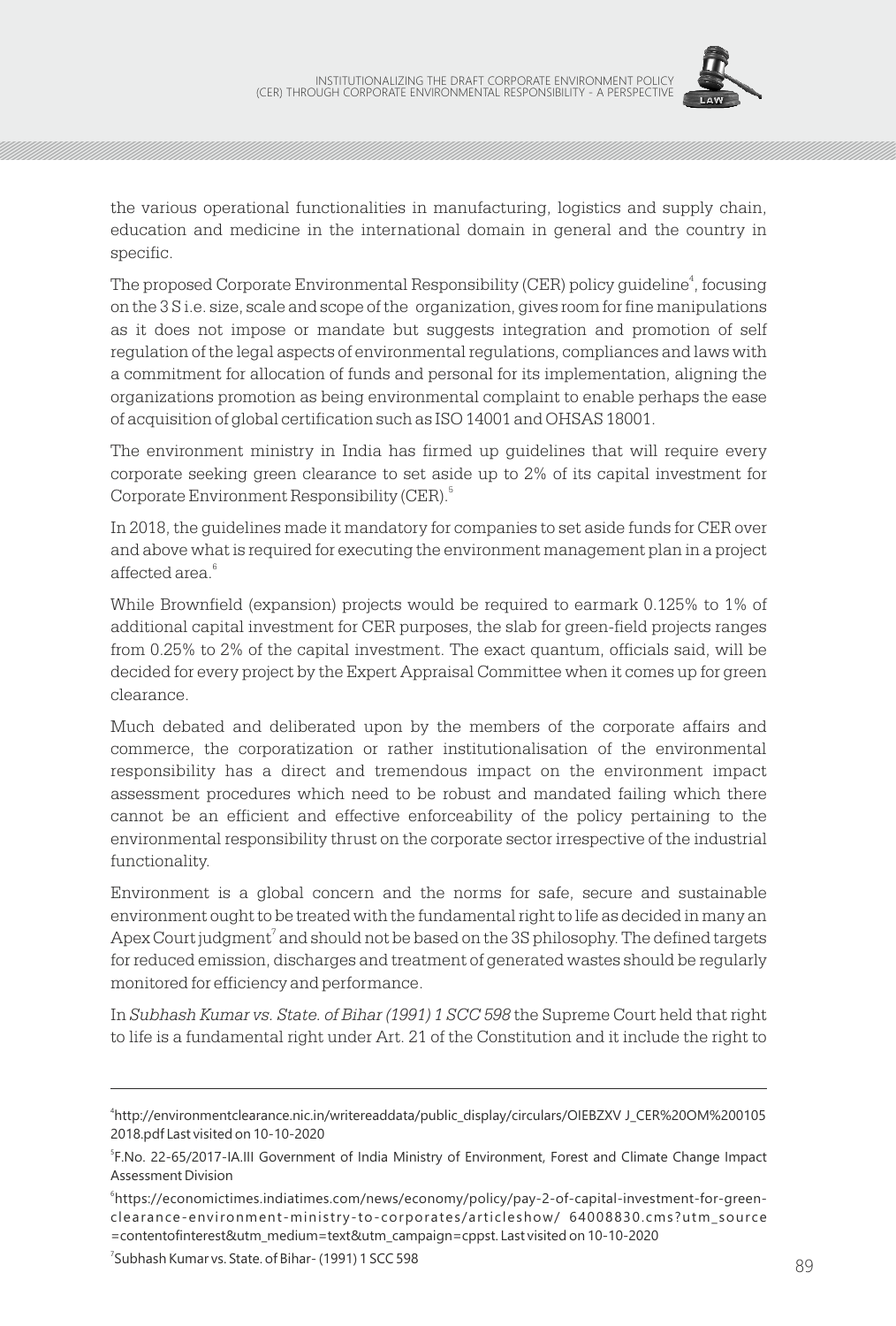enjoyment of pollution free water and air for full enjoyment of life. If anything endangers or impairs that quality of life in derogation of laws a citizen has recourse to Art.32 of the Constitution for removing the pollution of water or air which may be detrimental to life.

In *Shanti Star Builders vs. Narayan Totame*, $^{\text{\tiny 8}}$  the Supreme Court held that right to life is guaranteed in a civilized society would take within its sweep the right to food, the right to clothing, the right to decent environment and a reasonable accommodation to live in.

There have been many cited instances where in the criminal corporate liability was established by the Indian Courts with respect to the environmental damage, destruction and degradation. This aspect has been established in many a judgment of the various Courts in India.

Not delving deep into the individual decisions in the cases of the *Uttar Pradesh Pollution*  <sup>9</sup> <sup>10</sup> *Control Board v. Mohan Meakins Ltd. , UPPCB v. Modi Distellery and others , K.K.Nandi*  v. Amitabha Banerjee $^{\text{11}}$ , Mohmud Ali v State of Bihar $^{\text{12}}$ , N.A.Phalkiwala and another v. <sup>13</sup> *M.P.Pradushan Niwaran, Haryana State Board v. Jai Bharat Wooleen Furnishing*  Works<sup>14</sup> the individual presiding courts in India have slapped notices and fines where in the corporate criminal liability was established. This throws light on the re-enforcement a mandated policy would receive in the law of the land where by the principles of environmental jurisprudence and justice are imbibed in the constitutional framework.

#### **SUGGESTIONS & CONCLUSION**

The policy should be tweaked and so drafted such that the awareness of the repercussions on acts against the environment is to become an inherent belief in the organization. The organizations, through the implementation of the policy, with the required amendments, should comprehend the extent, nature and scope of the damage on the non- compliance to specified standards while focusing not only on the local occupational health and safety but the global impact of the act. The Hindustan Polymer gas leak in Visakhapatnam<sup>15</sup>, on the 7th of May 2020, during the peak of the COVID-19 pandemic, the latest of the incidents to be added to the many criminal negligent acts of the management and the non-compliance of the standards leading to not only widespread damage to the environment along with hazard to life at large are an index that reflect on the lack of seriousness on the legal enforceability mechanism and hence this can be brought about by a mandated policy that ensures such accidents or incidents to be precise do not occur. 16

8 Shantistar Builders v Narayan Khimalal Totame, Civil Appeal No. 2598/1989. Cited as: (1990) 1 SCC 520 9 Special Leave Petition (crl.) 3978 of 1999

<sup>10</sup>1988 AIR 1128 1987 SCR (3) 798 1987 SCC (3) 684 JT 1987 (3) 221 1987 SCALE (2)208

<sup>11</sup>1983 CriLJ 1479

<sup>13</sup>N.A. Palkhivala v. M.P. Pradushan Niwaran Mandal, Bhopal (1990) ILR MP 466

<sup>14</sup>1993 77 CompCas 386 P H, 1993 CriLJ 384

15 https://www.deccanherald.com/national/south/vizag-gas-leak-from-hindustan-polymers-to-lg-chemthree-ownerships-in-six-decades-834787.html last visited on 8-06-2020

<sup>16</sup>https://www.hindustantimes.com/india-news/andhra-pradesh-gas-leak-ngt-slaps-interim-penalty-of-rs-50-cr-on-lg-polymers-india/story-M1Djsf1TjLlvSCvJFqy9uN.html last visited on 8-06-2020 90 91

<sup>&</sup>lt;sup>12</sup> AIR 1986 Pat 133, 1986 (34) BLJR 154